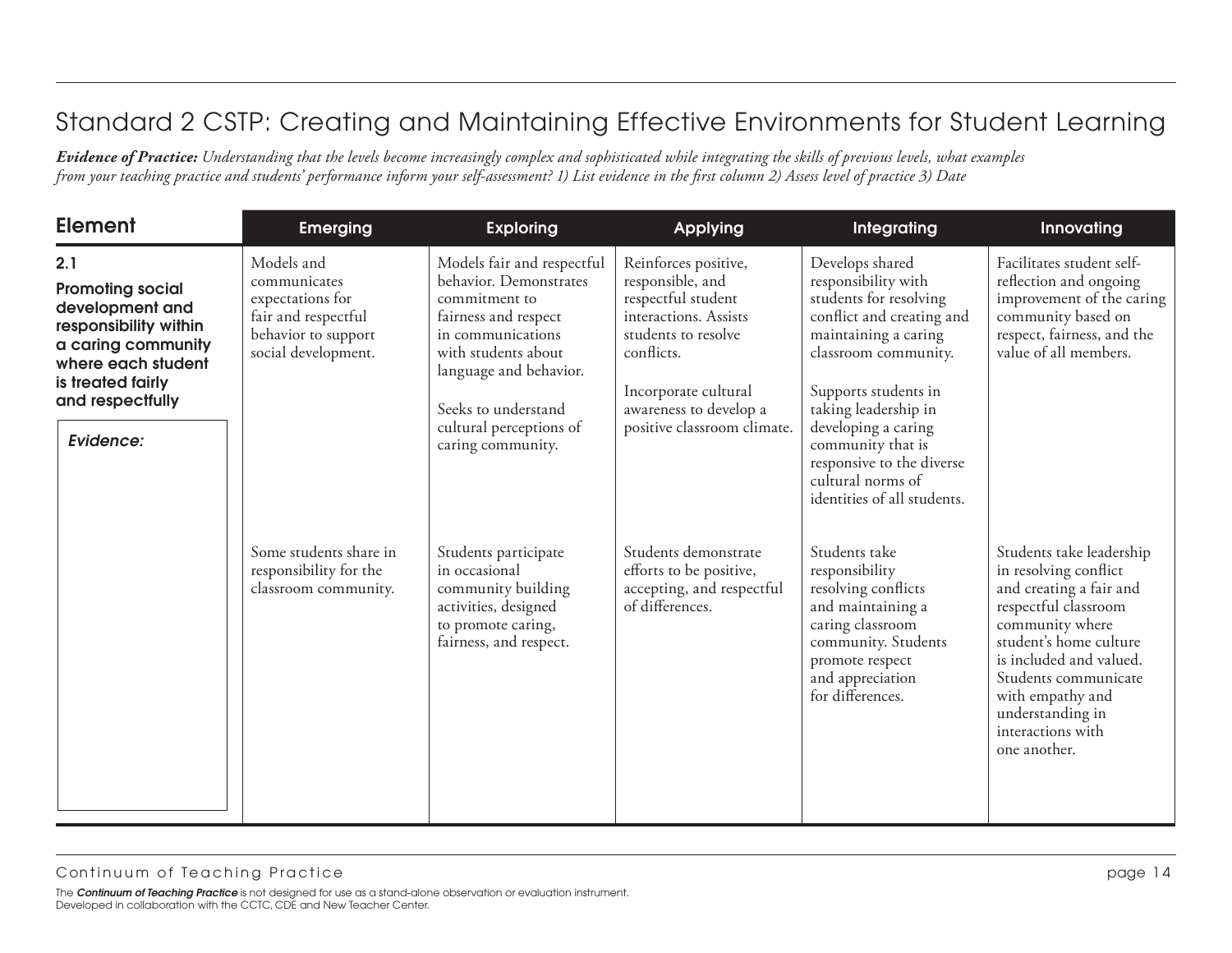| <b>Element</b>                                                                                                                                                                                                                   | <b>Emerging</b>                                                                                                                                                                                                       | <b>Exploring</b>                                                                                                                                                                                                                               | Applying                                                                                                                                                                                                                                                                                                    | Integrating                                                                                                                                                                                                                                                                                                                                                       | Innovating                                                                                                                                                                                                                                                                                                                                                                                                               |
|----------------------------------------------------------------------------------------------------------------------------------------------------------------------------------------------------------------------------------|-----------------------------------------------------------------------------------------------------------------------------------------------------------------------------------------------------------------------|------------------------------------------------------------------------------------------------------------------------------------------------------------------------------------------------------------------------------------------------|-------------------------------------------------------------------------------------------------------------------------------------------------------------------------------------------------------------------------------------------------------------------------------------------------------------|-------------------------------------------------------------------------------------------------------------------------------------------------------------------------------------------------------------------------------------------------------------------------------------------------------------------------------------------------------------------|--------------------------------------------------------------------------------------------------------------------------------------------------------------------------------------------------------------------------------------------------------------------------------------------------------------------------------------------------------------------------------------------------------------------------|
| 2.2<br><b>Creating physical</b><br>or virtual learning<br>environments<br>that promote<br>student learning,<br>reflect diversity,<br>and encourage<br>constructive and<br>productive interactions<br>among students<br>Evidence: | Is aware of the<br>importance of the<br>physical and/or virtual<br>learning environments<br>that support student<br>learning.<br>Is aware that structured<br>interaction between<br>students can support<br>learning. | Experiments with<br>adapting the physical<br>and/or virtual learning<br>environments that support<br>student learning.<br>Structures for interaction<br>are taught in single lessons<br>or sequence of lessons to<br>support student learning. | Develops physical and/<br>or virtual learning<br>environments that<br>reflect student diversity<br>and provide a range of<br>resources for learning.<br>Utilizes a variety of<br>structures for interaction<br>during learning activities<br>that ensure a focus on<br>and completion of<br>learning tasks. | Maintains physical<br>and/or virtual learning<br>environments that reflect<br>student diversity and<br>provides a broad range<br>of resources, displays, and<br>artifacts that are current<br>and integral<br>to instruction.<br>Integrates a variety of<br>structures for interaction<br>that engage students<br>constructively and<br>productively in learning. | Adapts physical and/<br>or virtual learning<br>environments flexibly<br>to facilitate access to a<br>wide range of resources<br>that engage students in<br>learning. Ensures that<br>environments enhance<br>learning and reflect<br>diversity within and<br>beyond the classroom.<br>Selects from a repertoire of<br>structures for interaction<br>to ensure accelerated<br>learning for the full range<br>of students. |
|                                                                                                                                                                                                                                  | Some students use<br>available resources in<br>learning environments<br>during instruction.                                                                                                                           | Students use resources<br>provided in learning<br>environments and interact<br>with each other to<br>understand and complete<br>learning tasks in single<br>lessons or sequence<br>of lessons.                                                 | Students use a variety<br>of resources in learning<br>environments and interact<br>in ways that deepen<br>their understanding of<br>the content and develop<br>constructive social and<br>academic interactions.                                                                                            | Students routinely use<br>a range of resources in<br>learning environments<br>that relate to and enhance<br>instruction and reflect<br>their diversity. Students<br>share in monitoring and<br>assessment of interactions<br>to improve effectiveness<br>and develop a positive<br>culture for learning.                                                          | Students participate in<br>monitoring and changing<br>the design of learning<br>environments and<br>structures for interactions.                                                                                                                                                                                                                                                                                         |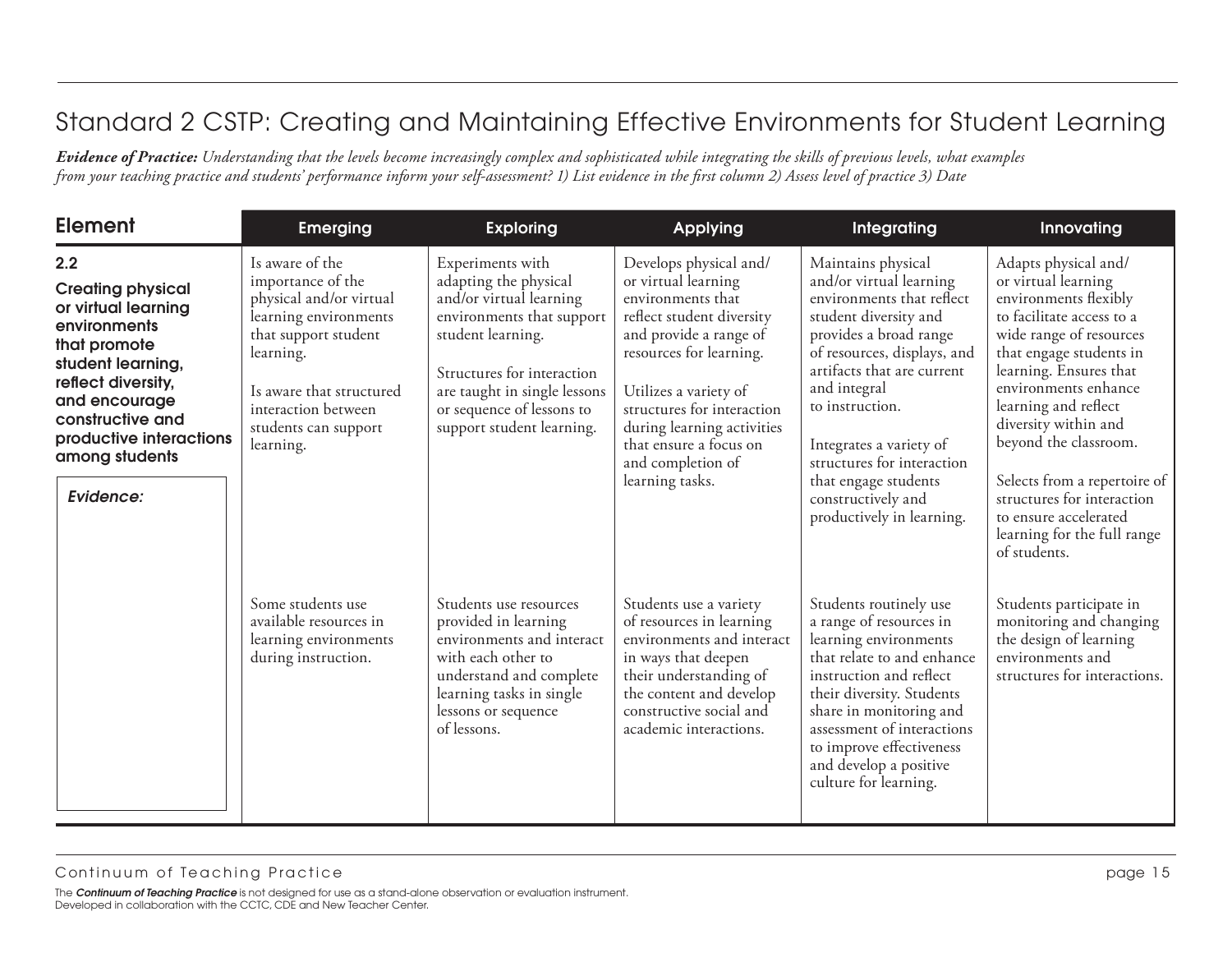| <b>Element</b>                                                                                                                                          | <b>Emerging</b>                                                                                                                                                                     | <b>Exploring</b>                                                                                                                                                                                                                                     | <b>Applying</b>                                                                                                                                                                                                                                                                                                                           | Integrating                                                                                                                                                                                                                                                            | Innovating                                                                                                                                                                                                    |
|---------------------------------------------------------------------------------------------------------------------------------------------------------|-------------------------------------------------------------------------------------------------------------------------------------------------------------------------------------|------------------------------------------------------------------------------------------------------------------------------------------------------------------------------------------------------------------------------------------------------|-------------------------------------------------------------------------------------------------------------------------------------------------------------------------------------------------------------------------------------------------------------------------------------------------------------------------------------------|------------------------------------------------------------------------------------------------------------------------------------------------------------------------------------------------------------------------------------------------------------------------|---------------------------------------------------------------------------------------------------------------------------------------------------------------------------------------------------------------|
| 2.3<br><b>Establishing and</b><br>maintaining lear<br>ning environments<br>that are physically,<br>intellectually, and<br>emotionally safe<br>Evidence: | Adheres to policies and<br>laws regarding safety<br>that are required by the<br>site, district, and state.<br>Responds to behaviors<br>that impact student<br>safety as they arise. | Recognizes and addresses<br>safety issues regarding<br>materials, student<br>interactions, and the<br>organization of the<br>learning environments.<br>Explores strategies to<br>establish intellectual<br>and emotional safety<br>in the classroom. | Anticipates and reduces<br>risks to physical,<br>intellectual, and<br>emotional safety using<br>multiple strategies that<br>include examining<br>biases in the learning<br>environment and<br>curriculum.<br>Models and provides<br>instruction on skills that<br>develop resiliency and<br>support intellectual and<br>emotional safety. | Integrates support for<br>students to take risks<br>and offer respectful<br>opinions about<br>divergent viewpoints.<br>Engages in reflection on<br>their own language and<br>behavior that contributes<br>to intellectual and<br>emotional safety in<br>the classroom. | Shares responsibility<br>with the students for<br>the establishment and<br>maintenance of a safe<br>physical, intellectual, and<br>emotional environment<br>focused on high quality<br>and rigorous learning. |
|                                                                                                                                                         | Students are aware of<br>required safety procedures<br>and the school and<br>classroom rational for<br>maintaining safety.                                                          | Students follow teacher<br>guidance regarding<br>potential safety issues<br>for self or others.                                                                                                                                                      | Students take risks, offer<br>opinions, and share<br>alternative perspectives.                                                                                                                                                                                                                                                            | Students develop and<br>practice resiliency skills<br>and strategies to strive for<br>academic achievement,<br>and establish intellectual<br>and emotional safety in<br>the classroom.                                                                                 | Students demonstrate<br>resiliency in perseverance<br>for academic achievement.<br>Students maintain<br>intellectual and emotional<br>safety for themselves and<br>others in the classroom.                   |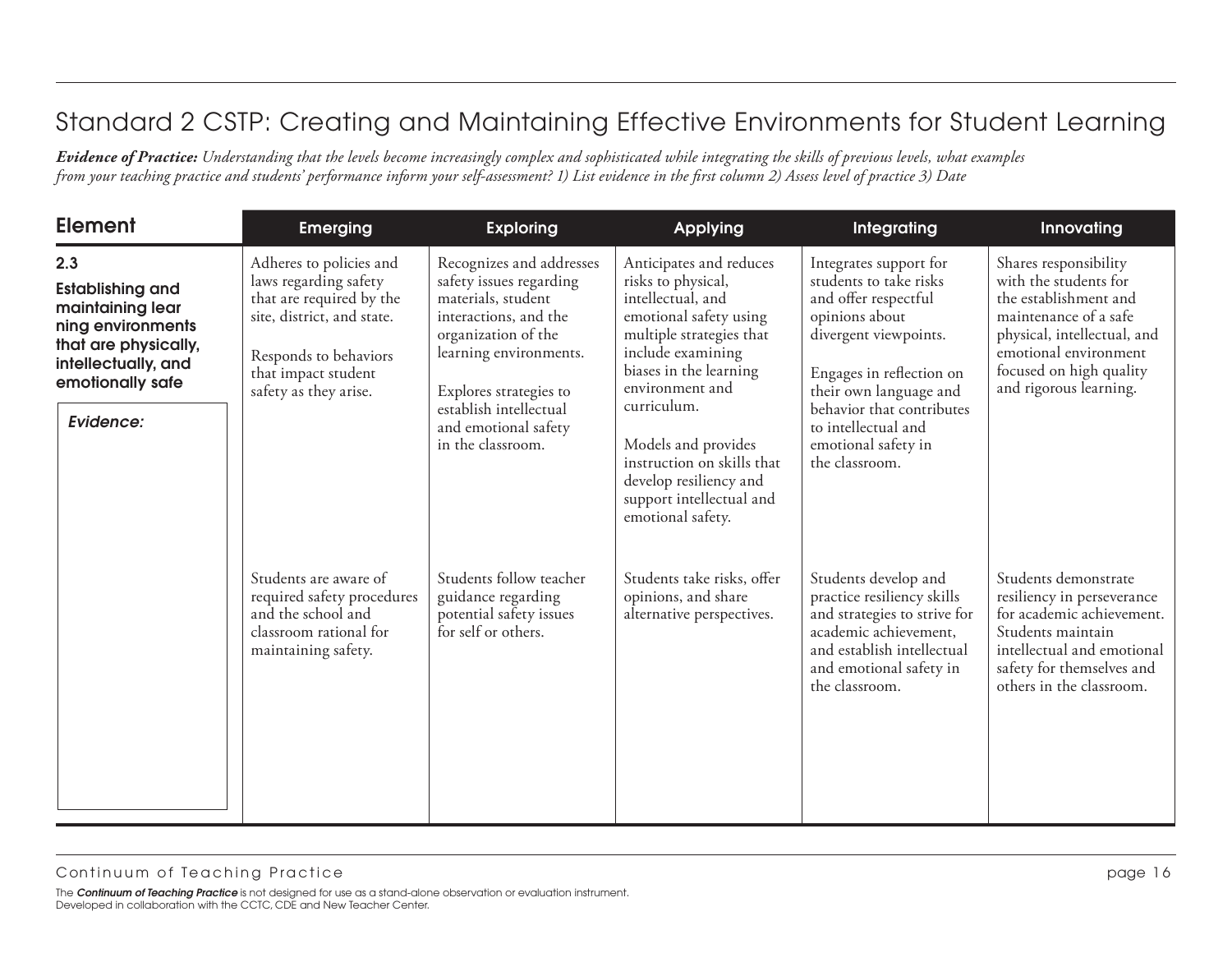| <b>Element</b>                                                                                                                     | <b>Emerging</b>                                                                                                                                  | <b>Exploring</b>                                                                                                                                         | <b>Applying</b>                                                                                                                                                          | Integrating                                                                                                                                                                    | Innovating                                                                                                                                                                                   |
|------------------------------------------------------------------------------------------------------------------------------------|--------------------------------------------------------------------------------------------------------------------------------------------------|----------------------------------------------------------------------------------------------------------------------------------------------------------|--------------------------------------------------------------------------------------------------------------------------------------------------------------------------|--------------------------------------------------------------------------------------------------------------------------------------------------------------------------------|----------------------------------------------------------------------------------------------------------------------------------------------------------------------------------------------|
| 2.4<br><b>Creating a rigorous</b><br>learning environment<br>with high expectations<br>and appropriate<br>support for all students | Focuses the rigor of the<br>learning environment<br>on accuracy of answers<br>and completion of<br>learning tasks.<br>Is aware of the importance | Strives for a rigorous<br>learning environment<br>that includes accuracy,<br>understanding, and the<br>importance of meeting<br>targeted learning goals. | Develops a rigorous<br>learning environment<br>that includes accuracy,<br>analysis, problem solving,<br>and appropriate levels<br>of challenge.                          | Integrates rigor<br>throughout the learning<br>environment that values<br>accuracy, analysis, and<br>critical reading, writing<br>and thinking.                                | Facilitates a rigorous<br>learning environment<br>in which students take<br>leadership in learning.<br>Fosters extended<br>studies, research,<br>analysis and purposeful<br>use of learning. |
| Evidence:                                                                                                                          | of maintaining high<br>expectations for students.                                                                                                | Works to maintain high<br>expectations for students<br>while becoming aware of<br>achievement patterns for<br>individuals and groups<br>of students.     | Holds high expectations<br>for students. Has an<br>understanding of<br>achievement patterns, and<br>uses scaffolds to address<br>achievement gaps.                       | Integrates strategic<br>scaffolds and technologies<br>throughout instruction<br>that support the full range<br>of learners in meeting<br>high expectations<br>for achievement. | Supports students<br>to utilize an extensive<br>repertoire of differentiated<br>strategies to meet<br>high expectations.                                                                     |
|                                                                                                                                    | Some students ask<br>for teacher support to<br>understand or complete<br>learning tasks.                                                         | Some individuals and<br>groups of students<br>work with the teacher<br>to support accuracy<br>and comprehension<br>in their learning.                    | Students engage in a<br>variety of differentiated<br>supports and challenges<br>in ways that promote<br>their accuracy, analysis,<br>and problem solving<br>in learning. | Students actively use<br>supports and challenges<br>to complete critical<br>reading, writing, higher<br>order thinking, and<br>problem solving across<br>subject matter.       | Students take<br>responsibility to fully<br>utilize teacher and<br>peer support, to<br>achieve consistently<br>high levels of factual<br>and analytical learning.                            |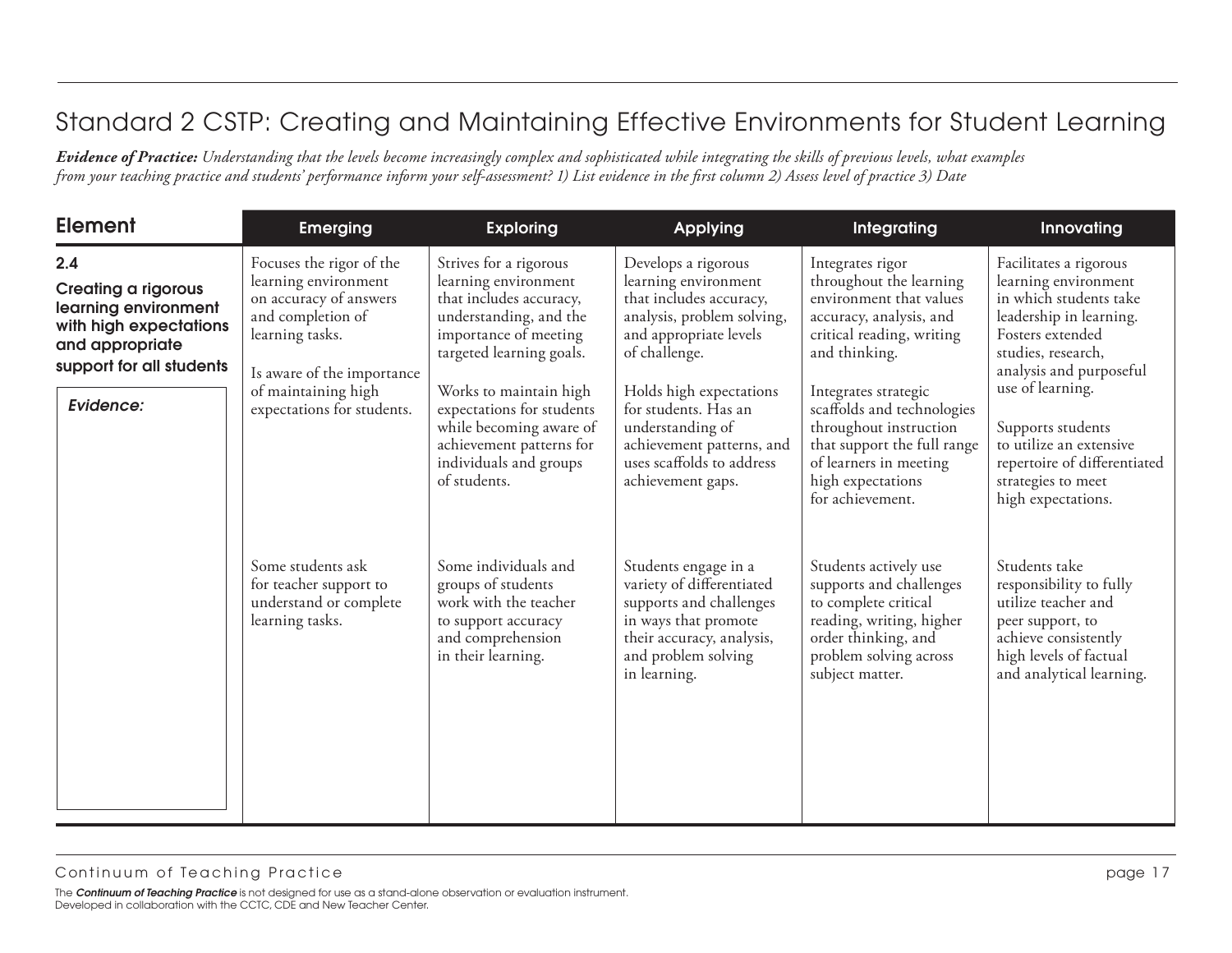| <b>Element</b>                                                                                                              | <b>Emerging</b>                                                                                                                                                             | <b>Exploring</b>                                                                                                                                                                                                                                                                                         | <b>Applying</b>                                                                                                                                                                                                                                                                   | Integrating                                                                                                                                                                                                                                                                                               | Innovating                                                                                                                                                                                      |
|-----------------------------------------------------------------------------------------------------------------------------|-----------------------------------------------------------------------------------------------------------------------------------------------------------------------------|----------------------------------------------------------------------------------------------------------------------------------------------------------------------------------------------------------------------------------------------------------------------------------------------------------|-----------------------------------------------------------------------------------------------------------------------------------------------------------------------------------------------------------------------------------------------------------------------------------|-----------------------------------------------------------------------------------------------------------------------------------------------------------------------------------------------------------------------------------------------------------------------------------------------------------|-------------------------------------------------------------------------------------------------------------------------------------------------------------------------------------------------|
| 2.5<br>Developing,<br>communicating, and<br>maintaining high<br>standards for individual<br>and group behavior<br>Evidence: | Establishes expectations,<br>rules, and consequences<br>for individual and<br>group behavior.<br>Refers to standards for<br>behavior and applies<br>consequences as needed. | Develops expectations with<br>some student involvement.<br>Communicates, models<br>and explains expectations<br>for individual and<br>group behavior.<br>Reviews standards for<br>behavior with students<br>in single lessons or<br>sequence of lessons in<br>anticipation of need<br>for reinforcement. | Uses multiple strategies<br>including culturally<br>responsive instruction<br>to develop and maintain<br>high standards for<br>individual and<br>group behavior.<br>Utilizes routine<br>references to standards<br>for behavior prior and<br>during individual and<br>group work. | Integrates equitable<br>expectations, positive<br>supports, and consequences<br>for individual and group<br>behavior within and across<br>learning activities.<br>Guides and supports<br>students to self-assess,<br>monitor, and set goals<br>for individual and<br>group behavior<br>and participation. | Facilitates a positive<br>environment using<br>systems that ensure<br>students take an active<br>role in monitoring<br>and maintaining high<br>standards for individual<br>and group behaviors. |
|                                                                                                                             | Students are aware of<br>classroom rules and<br>consequences.                                                                                                               | Students know<br>expectations for behavior<br>and consequences and<br>respond to guidance in<br>following them.                                                                                                                                                                                          | Students follow<br>behavior expectations,<br>accept consequences<br>and increase<br>positive behaviors.                                                                                                                                                                           | Students respond to<br>individual and group<br>behaviors and encourage<br>and support each other to<br>make improvements.                                                                                                                                                                                 | Students demonstrate<br>positive behavior,<br>consistent participation<br>and are valued for their<br>unique identities.                                                                        |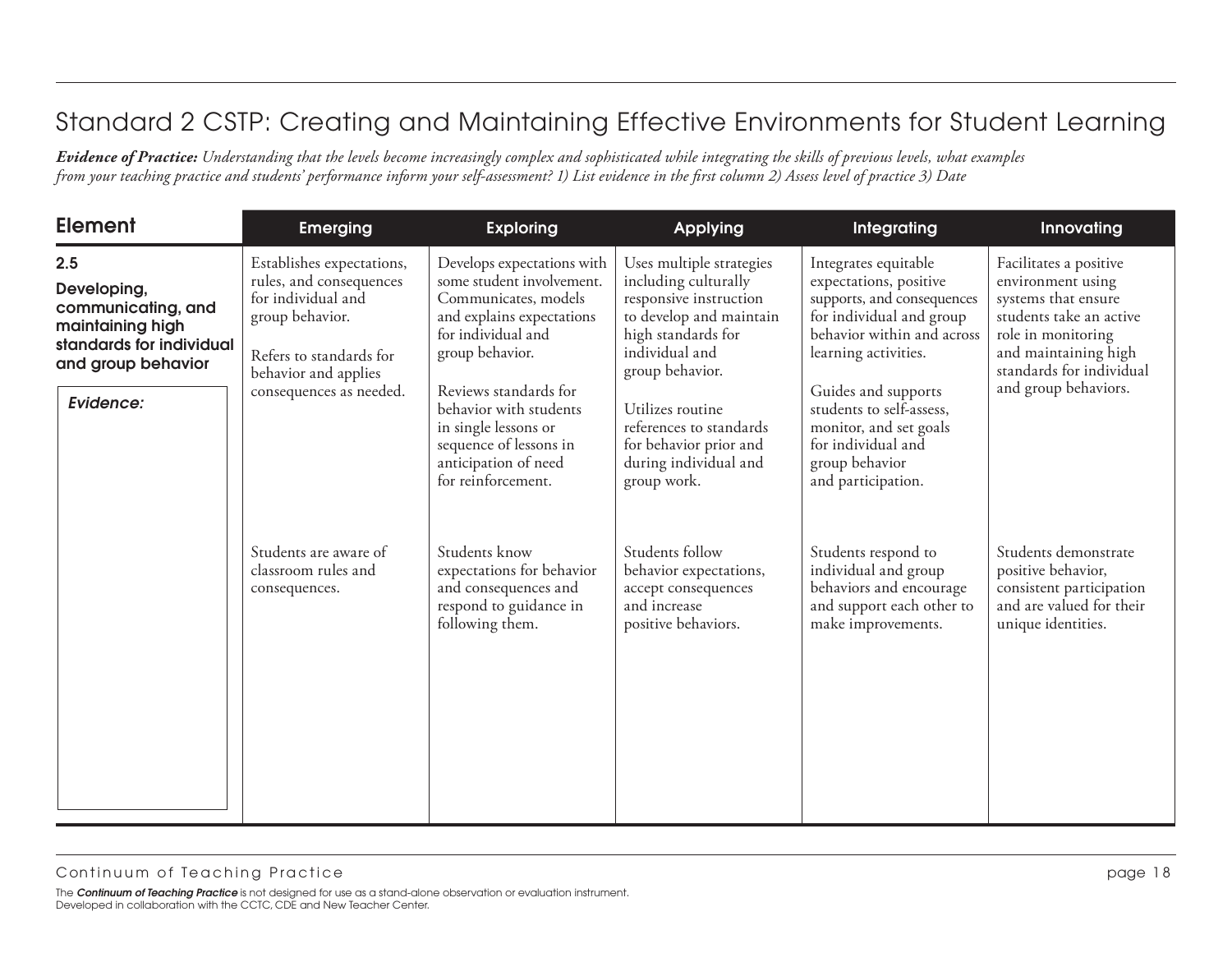| <b>Element</b>                                                                                                                                                                       | <b>Emerging</b>                                                                                                                           | <b>Exploring</b>                                                                                                                                                                                               | <b>Applying</b>                                                                                                                                                                                                                                                                                                       | Integrating                                                                                                                                                                                                                                                                                                                                                | Innovating                                                                                                                                                                                                                                                                                                                                                                                     |
|--------------------------------------------------------------------------------------------------------------------------------------------------------------------------------------|-------------------------------------------------------------------------------------------------------------------------------------------|----------------------------------------------------------------------------------------------------------------------------------------------------------------------------------------------------------------|-----------------------------------------------------------------------------------------------------------------------------------------------------------------------------------------------------------------------------------------------------------------------------------------------------------------------|------------------------------------------------------------------------------------------------------------------------------------------------------------------------------------------------------------------------------------------------------------------------------------------------------------------------------------------------------------|------------------------------------------------------------------------------------------------------------------------------------------------------------------------------------------------------------------------------------------------------------------------------------------------------------------------------------------------------------------------------------------------|
| 2.6<br><b>Employing classroom</b><br>routines, procedures,<br>norms, and supports<br>for positive behavior to<br>ensure a climate<br>in which all students<br>can learn<br>Evidence: | Establishes procedures,<br>routines or norms for<br>single lessons to support<br>student learning.<br>Responds to disruptive<br>behavior. | Develops routines,<br>procedures, and norms in<br>single lessons or sequence<br>of lessons with some<br>student involvement.<br>Seeks to promote positive<br>behaviors and responds to<br>disruptive behavior. | Maintains regular<br>use of routines and<br>procedures that are<br>culturally responsive<br>and engage students in<br>the development and<br>monitoring of norms.<br>Provides positive behavior<br>supports. Responds<br>appropriately to behaviors<br>in ways that lessen<br>disruptions to the<br>learning climate. | Engages students in<br>monitoring and<br>reflecting on routines,<br>procedures, and norms<br>in ways that are culturally<br>responsive. Maintains<br>a quality learning<br>climate that builds<br>on student strengths.<br>Promotes positive<br>behaviors and<br>consistently prevents<br>or refocuses behaviors<br>disruptive to the<br>learning climate. | Facilitates student<br>participating in<br>developing, monitoring,<br>and adjusting routines<br>and procedures focuses<br>on maximizing learning.<br>Classroom climate<br>integrates school<br>standards and culturally<br>relevant norms.<br>Promotes positive<br>behaviors and<br>establishes preventions<br>and a positive classroom<br>climate that eliminate<br>most disruptive behavior. |
|                                                                                                                                                                                      | Students are aware of<br>procedures, routines,<br>and classroom norms.                                                                    | Students receive<br>correction for behavior<br>that interferes with<br>learning, and positive<br>reinforcement in following<br>routines, procedures,<br>and norms.                                             | Students participate in<br>routines, procedures,<br>and norms and receive<br>reinforcement for<br>positive behaviors.<br>Students receive timely<br>and effective feedback<br>and consequences for<br>behaviors that interfere<br>with learning.                                                                      | Students are involved<br>in assessment and<br>monitoring of routines,<br>procedures, and norms<br>in ways that improve<br>the learning climate.                                                                                                                                                                                                            | Students share<br>responsibility with<br>teacher for managing<br>and maintaining a positive<br>classroom climate that<br>promotes learning.                                                                                                                                                                                                                                                    |